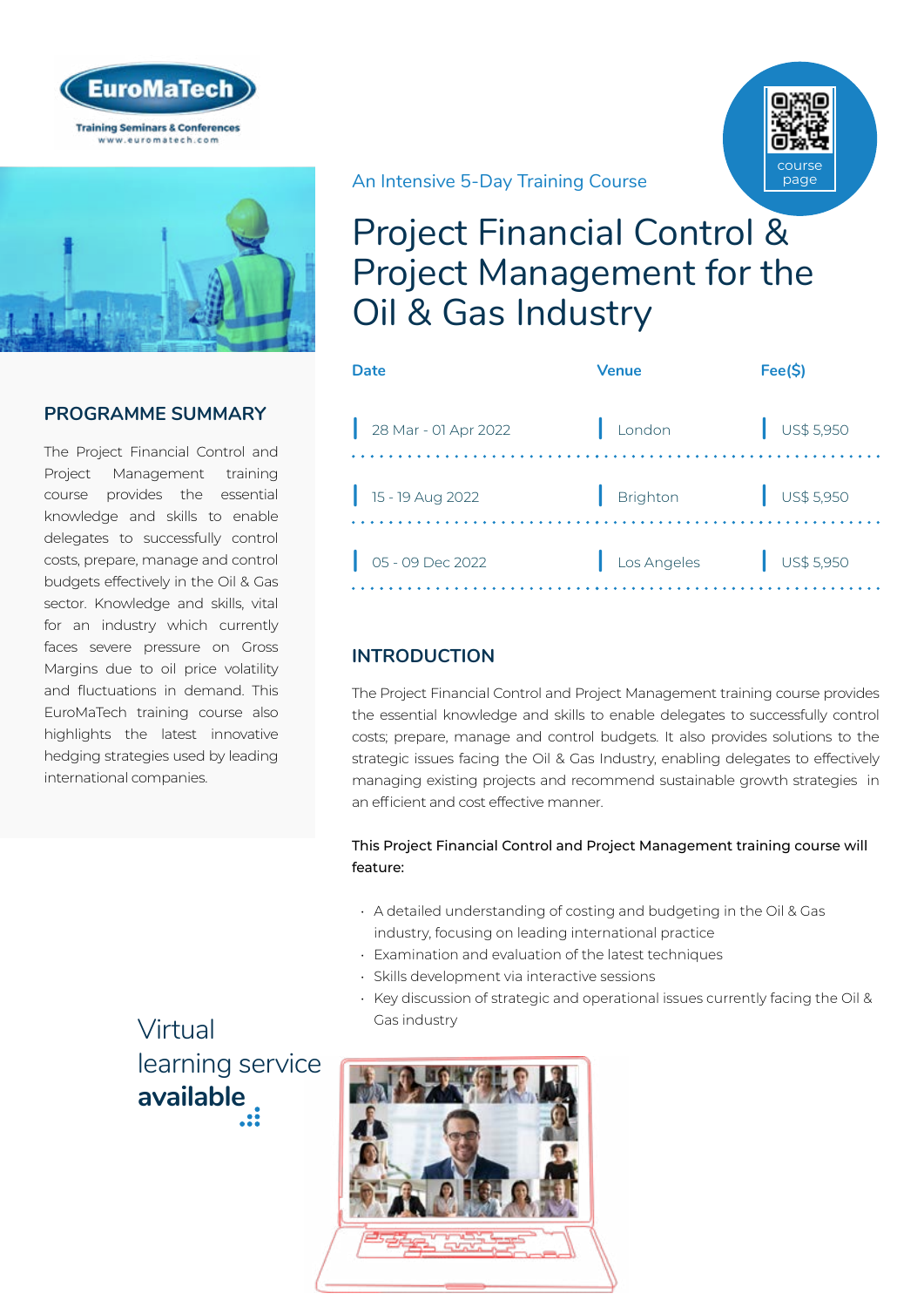## **TRAINING METHODOLOGY**

The Project Financial Control and Project Management training course uses methods chosen to ensure effective learning, to reinforce understanding, to develop practical skills and to promote the critical evaluation of information. Interest is maintained throughout each session using a variety of formats, including:

- Real world Oil & Gas case studies demonstrating the practical application of each topic
- Illustrative extracts from Oil & Gas companies
- Discussion of issues specifically relevant to your organisation
- Illustrated presentations of Oil & Gas budget issues focusing on recent events and strategic issues

# **In-house Training**

EuroMaTech is capable of conducting this training programme exclusively for your delegates. Please e-mail us on inhouse@euromatech.ae for further information and/or to receive a comprehensive proposal.



# **WHO SHOULD ATTEND**

To ensure maximum benefit, this EuroMaTech training course is specifically tailored to those within the Oil & Gas Industry. It is suitable to a wide range of professionals within the oil & gas industry, but will greatly benefit:

- Key Personnel involved in Cost Control, Budgeting, Project and Risk Management
- Non-technical professionals who require a financial perspective of Strategic Management, Budgeting and Project Management
- Financial Controllers and Internal Auditors
- Those who wish to bring their skills and understanding up to international standards
- Professionals with a desire to improve both, their own and their organisations strategic decisions

## **PROGRAMME OBJECTIVES**

- Understand the reasons and impact of oil price and demand volatility
- Recommend strategic solutions to budget issues
- Measure and control costs effectively in a competitive environment
- Prepare, manage and control budgets in the Oil & Gas sector
- Use budgets to make effective decisions to ensure growth, maintain profitability and reduce risk
- Recommend innovative hedging strategies used by leading international companies to control risk and manage budgets effectively
- Manage projects and contracts using the latest international techniques

# **QUALITY CERTIFICATIONS & ACCREDITATIONS**

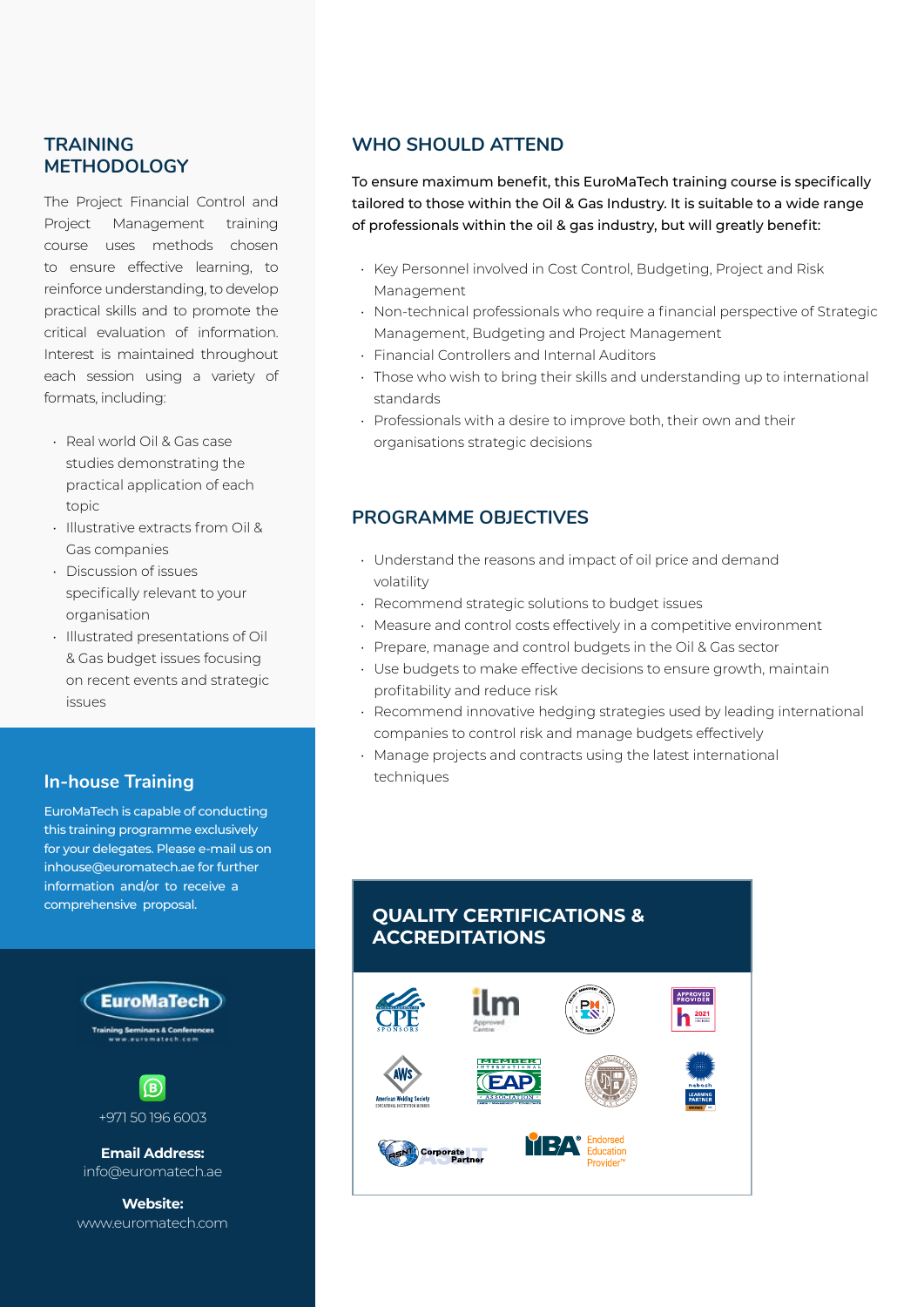# **COURSE OUTLINE**



# **Day 1**

### Financial Control in the Oil & Gas Industry

- Oil Price Volatility The Causes and Impact
- Major Costs in the Oil & Gas Sector
- Controlling Gross Margins and Net Margins
- Cost Classification and Cost Behaviour
- Controlling Fixed and Variable Cosand Activity Based Costing

# **Day 3**

### Budgeting in The Oil & Gas Industry

- The Benefits and Limitations of **Budgeting**
- The Essential Features and Types of Budgets
- Preparing Forecasts and Budgets in a volatile Oil & Gas industry
- Using Budgets as a Management Tool
- Sensitivity; What-if and Break-Even Analysis
- Managing and Controlling Budgets

# **Day 4**

### Managing Projects and **Contracts**

- Achieving Efficiency of Time, Costs and Quality
- Statistical Estimates of Activity Duration and Costs
- Critical Path Analysis
- Manpower and Resource Planning and Management
- Earned Value Management
- Managing Project Risks

# **Day 2**

### Finding Strategic Solutions to Cost Control

- Re-assessing the Strategic Plan in the light of recent developments
- The need for Growth whilst managing costs
- Managing Working Capital and Cash Flow
- Evaluating and Managing Capital Projects, NPV, IRR and Payback
- Joint ventures; Merger and Acquisition as a solution and growth opportunity
- Finance solutions to growing costs and oil price volatility

# **Day 5**

### Risk Management to Control the Budget and Costs

- Defining Risk Management and Identifying Costs / Risks to Hedge (Reduce or Eliminate)
- Determining the Hedging Strategyç
- Implementing a Risk Management Strategy
- Hedging Oil Price Volatility
- Hedging Exchange Rate Risk; Interest Rate Risk and other risks
- Controlling the Hedge to avoid Speculation